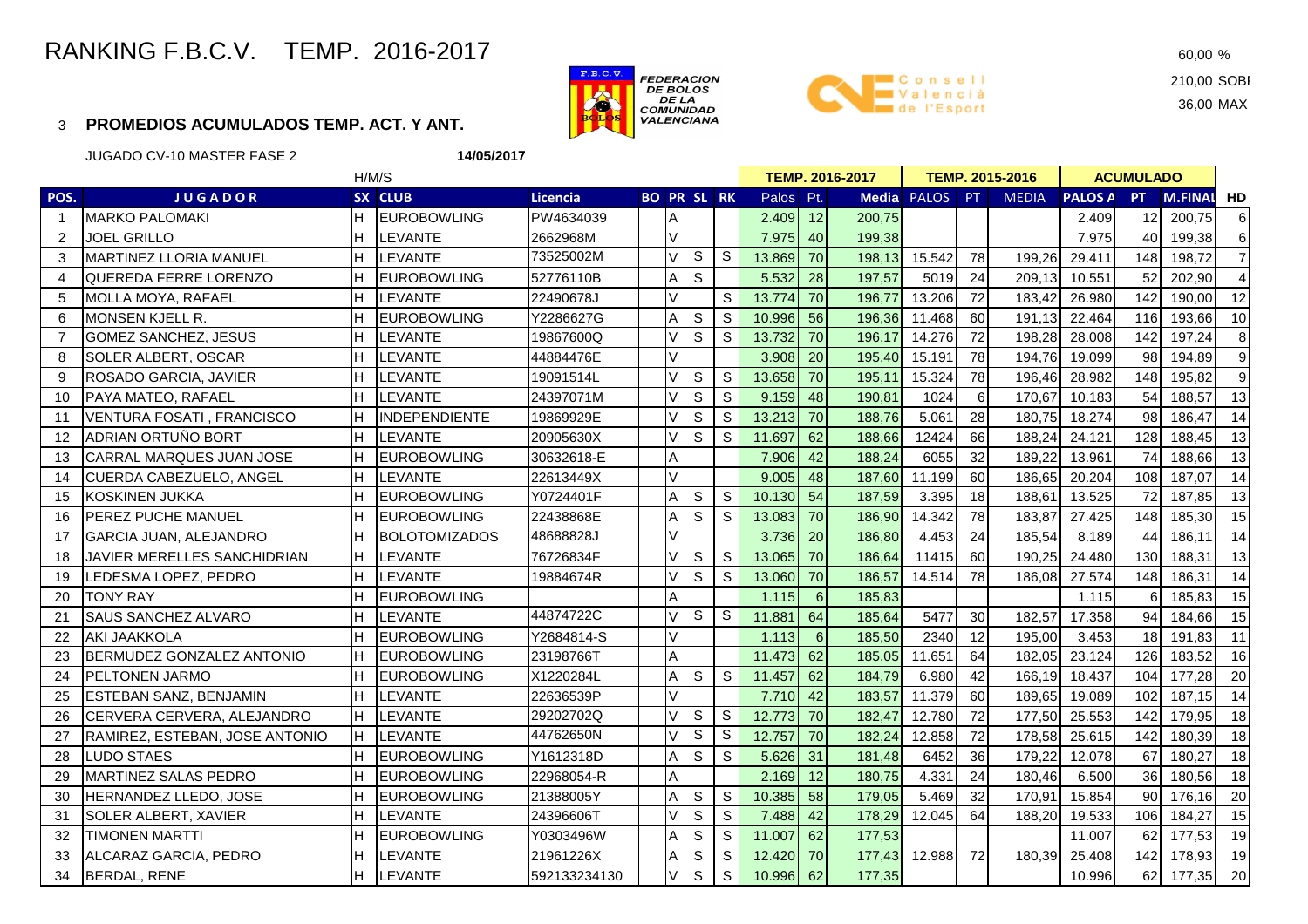## RANKING F.B.C.V. TEMP. 2016-2017

#### 3**PROMEDIOS ACUMULADOS TEMP. ACT. Y ANT.**





210,00 SOBI 36,00 MAX

JUGADO CV-10 MASTER FASE 2 **14/05/2017** H/M/SSX CLUB **POS. J U G A D O R SX CLUB Licencia BO PR SL RKBO PR SL RK Palos Pt. Media PALOS PT MEDIA**<br>V | | 8.511 48 177.31 8.310 50 166.2 **PALOS A** PT **PT M.FINAL HD TEMP. 2016-2017 TEMP. 2015-2016 ACUMULADO**35 FONT BERNABEU, VICENTE ANTONIO HI LEVANTE X7804638W H V H B 8.511 48 177,31 8.310 50 166.20 16.821 98 171,64 23  $21$ 36 NAVARRO CHINER, IVAN HILEVANTE LEVANTE 44794510D<br>IINDEPENDIENTE 21387071-S VV S S <mark>9.522 54 176,33</mark> 10.393 60 173,22 19.915 114 174,69 21 <sup>37</sup> MUÑOZ ANDRES JOSE <sup>H</sup> INDEPENDIENTE 21387071-S <sup>A</sup> 1.056 <sup>6</sup> 176,00 1.056 <sup>6</sup> 176,00 <sup>20</sup> $11$ 38 |KEIJO LILKANEN |H |EUROBOWLING |Y1283711A | |A | | | 1.053| 6| 175,50| 5065| 26| 194,81| 6.118| 32| 191,19| 11  $21$ 39 SEPPO TUOMINEN H EUROBOWLING X5922199H<br>21650106E A**A** SS S <mark>10.873 62 175,37</mark> 1 10.873 62 175,37 21 40 MANUEL ANTONIO VASCO SELLES H LEVANTE 21650106E A S S 12.270 70 175,29 11.197 64 174,95 23.467 134 175,13 <sup>21</sup>16 41 SANCHIS NAVARRO BORJA H LEVANTE 54012082D <sup>V</sup> 2.453 <sup>14</sup> 175,21 4.545 <sup>24</sup> 189,38 6.998 <sup>38</sup> 184,16 <sup>16</sup> 42 BERENGUER SEPULCRE ANTONIO H LEUROBOWLING 21931235E L A L L 10.783 62 173.92 13.628 78 174.72 24.411 140 174.36 21 22 43 GARCIA MARTINEZ, JOSE M. H LEVANTE 19413977J V 2.410 <sup>14</sup><mark>4 172,14</mark> 6988 40 174,70 9.398 54 174,04 22 44 JOSE LUIS BENITEZ ALBORCH HI LEVANTE 53753612J <sup>V</sup> 6.176 <sup>36</sup> 171,56 11.328 <sup>64</sup> 177,00 17.504 <sup>100</sup> 175,04 <sup>21</sup> 45 FERRANDIZ PASTOR ANDRES H SAN VICENTE 21347407A H A H 2.168 42 170.67 4714 26 181.31 11.882 68 174.74 21 19 46 PRIEGO ESPEJO MANUEL H EUROBOWLING 21936509Y A SA SA SA 5.460 0<mark>| 32| 170,63| 13.101| 72</mark>| 181,96| 18.561| 104| 178,47| 19 <sup>47</sup> MORLANES FURIO, PABLO H BOLOTOMIZADOS 24359796-J V 2.044 <sup>12</sup> 170,33 2202 <sup>12</sup> 4.246 <sup>24</sup> 176,92 2026 48 BROCHMANN, HELGE H H EUROBOWLING <sup>27492191</sup> <sup>A</sup> 1.332 <sup>8</sup> 166,50 1.332 <sup>8</sup> 166,50 <sup>26</sup> 49FERREIRA PEREIRA, JUAN CARLOS H LEVANTE E 1.322 8 165,25 1.322 8 165,25 1.322 8 165,25 50 MARI BAYARRI, VICENTE H LEVANTE 19368017Q V 5.269 32 164,66 8168 48 170,17 13.437 80 167,96 2527 51 JUAN ANTONIO CASTILLO <sup>H</sup> LEVANTE 19824417G <sup>V</sup> 4.281 <sup>26</sup> 164,65 <sup>3996</sup> <sup>24</sup> 8.277 <sup>50</sup> 165,54 <sup>27</sup> 52 |DAVID MARCH |H |EUROBOWLING |48090802X | |A |S | S <mark> 2.293| 14| 163,79|</mark> 1220| 8| | 3.513| 22| 159,68| 30 24 53 |ROBERT CALIFICE |H |EUROBOWLING |Y2461442L | |A |S | S | 6.531| 40| 163,28| 9.856| 56| 176,00| 16.387| 96| 170,70| 24 30 54 HILL BARRY H EUROBOWLING X7526221T A 1.955 <sup>12</sup> 162,92 3797 <sup>24</sup> 158,21 5.752 <sup>36</sup> 159,78 <sup>30</sup> 55 SEVERINSEN, ODDVAR**VICENTE POZO MARTIN** H CLUB EUROBOWLING TORREVIEJA X6045425-J <sup>A</sup> 2.590 <sup>16</sup> 161,88 2.590 <sup>16</sup> 161,88 <sup>29</sup> 56 |VICENTE POZO MARTIN |H |LEVANTE |20151996V | |V | | <mark>3.231 20| 161,55</mark> 5543| 36| 153,97| 8.774| 56| 156,68| 32 28 57 JEAN-MICHAEL OTTO H H EUROBOWLING 591540804812<br>70483424Q A $\vee$ SS S S 5.378 34 158,18 5042 30 168,07 10.420 64 162,81 28 58 MIGUEL LEAL REQUENA H LEVANTE 70483424Q H V H 6.003 38 157,97 10.802 70 154,31 16.805 108 155,60 33  $31$ 59 FERNANDEZ, REINALDO H BOLOTOMIZADOS X7697899Y V 933 6 155,50 1931 <sup>12</sup> 160,92 2.864 18 159,11 3133 60 BAKER, MEL HINDEPENDIENTE X6188624-Z <sup>A</sup> 3.716 <sup>24</sup> 154,83 3.716 <sup>24</sup> 154,83 <sup>33</sup> 61 PRIEGO VALLADARES ANTONIO HE LEUROBOWLING 33488967R H A H H 3.066 20 153.30 5388 34 158.47 8.454 54 156.56 32 62 SERRANO BAUSET. ADRIAN H INDEPENDIENTE 133568301-P I V I I 2.436 16 152.25 I I I 2.436 16 152.25 154.82 63 |HELGUE BROCKMANN |H |EUROBOWLING |27492191 | |A | | <mark> 2.115| 14| 151,07</mark>| 2220| 14| 158,57| 4.335| 28| 154,82| 33 36 64 BENITEZ MARI, JOSE LUS H INDEPENDIENTE 20784081-Q V 3.303 <sup>22</sup> 150,14 3.303 <sup>22</sup> 150,14 3636 65 ROMERO MORENO, JOSE H SAN VICENTE 19875449E A 5.364 36 149,00 2643 18 8.007 54 148,28 3636 <sup>66</sup> MUÑOZ RECHE DIEGO <sup>H</sup> EUROBOWLING 51591209R <sup>V</sup> 2.053 <sup>14</sup> 146,64 <sup>1846</sup> <sup>12</sup> 153,83 3.899 <sup>26</sup> 149,96 <sup>36</sup>67 SABORIT MELIA, RAFAEL HH CLUB INDEPENDIENTE 33570183-G<br>H LEVANTE 23323325Z G | | | | 1.123 8 140,38 | | 1.123 8 140,38

68 CHRISTIAN MARTINEZ VIDUEIRA H LEVANTE 23323325Z V 5.781 <sup>42</sup> 137,64 5.781 <sup>42</sup> 137,64 36